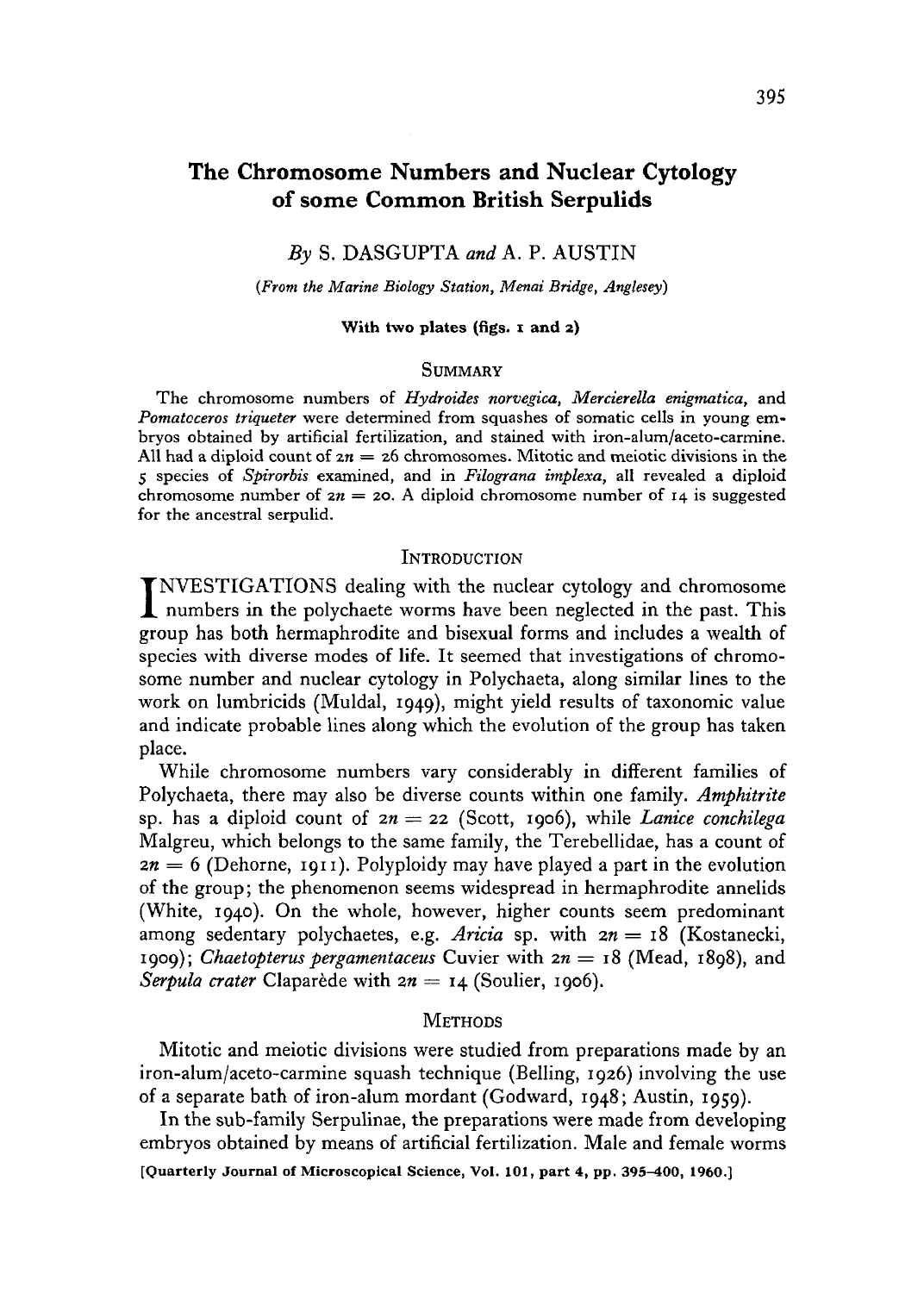# 396 *Dasgupta and Austin*—*Chromosome Numbers in Serpulids*

were taken out of their tubes and placed in a dish containing sea-water. The sex cells were seen streaming out of the body and were allowed to mix together for fertilization to take place. Foyn and Gjoen (1954) described artificial fertilization in *P. triqueter* L. and we found it to be equally successful in *H. nor*vegica and *M. enigmatica*. At 18° to 20° C the first cleavage in these 3 species occurred between  $I^{\frac{1}{2}}$  and  $I^{\frac{3}{4}}$  h after fertilization. The best preparations were obtained with embryos between 2 and 4 h old, when active cell-division was taking place to form a many-celled blastula. Later stages were less suitable as the rate of mitosis slowed down. Cell-division almost stopped after the trochophore stage.

In the sub-family Spirorbinae both embryos and mature worms were examined. *Spirorbis borealis* shows a tidal periodicity in liberation of its larvae (Garbarini, 1933). They are liberated during neap tides, so that the ideal time for collection of material both for maturation division in adult worms and for mitotic activity in the embryos occurs a few days before spring tides, i.e. between the last batch of liberated larvae and the next spring tide.

In *F. implexa* mitotic divisions in somatic cells of young worms were examined. Table 1 (see Appendix, p. 400) gives the sources of material of the species studied.

### **OBSERVATIONS**

The cytological observations made on the species under study are summarized in table 2 (see appendix). Both in mitosis and in meiosis the prometaphase and metaphase presented the clearest figures from which counts could be made.

The species *H. norvegica* (Gunnerus), *P. triqueter* L., and *M. enigmatica* Fauvel were found to possess a chromosome number of  $2n = 26$ . The centromere occurs in a terminal or sub-median position on the chromosomes of all three species (fig. 1, A, B, D, E). The chromosomes are all of similar size and form. At metaphase the chromosomes arrange themselves around a central spindle element (fig. 1, B) and anaphase separation is normal (fig. 1, c). The only available material of *Serpula crater* Claparede yielded only a single countable nucleus; this confirmed Soulier's count of  $2n = 14$ .

In the Spirorbinae, 5 species of *Spirorbis* were investigated. Both mitotic divisions in somatic cells and meiotic divisions during spermatogenesis were studied. All 5 species showed a uniform count of  $2n = 20$  (fig. 2, A-F). In general, the chromosomes of this sub-family have terminal and sub-terminal centromeres. At meiotic metaphase I, 10 bivalents are discernible which assume characteristic shapes, there being no central element in the spindle.

FIG. I (plate), A, early mitotic prophase of *H. norvegica:* chromosomes in extended state. B, mitotic metaphase of *H. norvegica,* showing the 26 chromosomes in one plane. Central elements are present in the spindle.

c, late mitotic anaphase in *H. norvegica.*

D, mitotic prophase in *M. enigmatica:* the 26 chromosomes can be counted.

E, late mitotic prophase or prometaphase in P. *triqueter*: the 26 chromosomes can be counted. F, polar view of metaphase plate of *F. implexa.*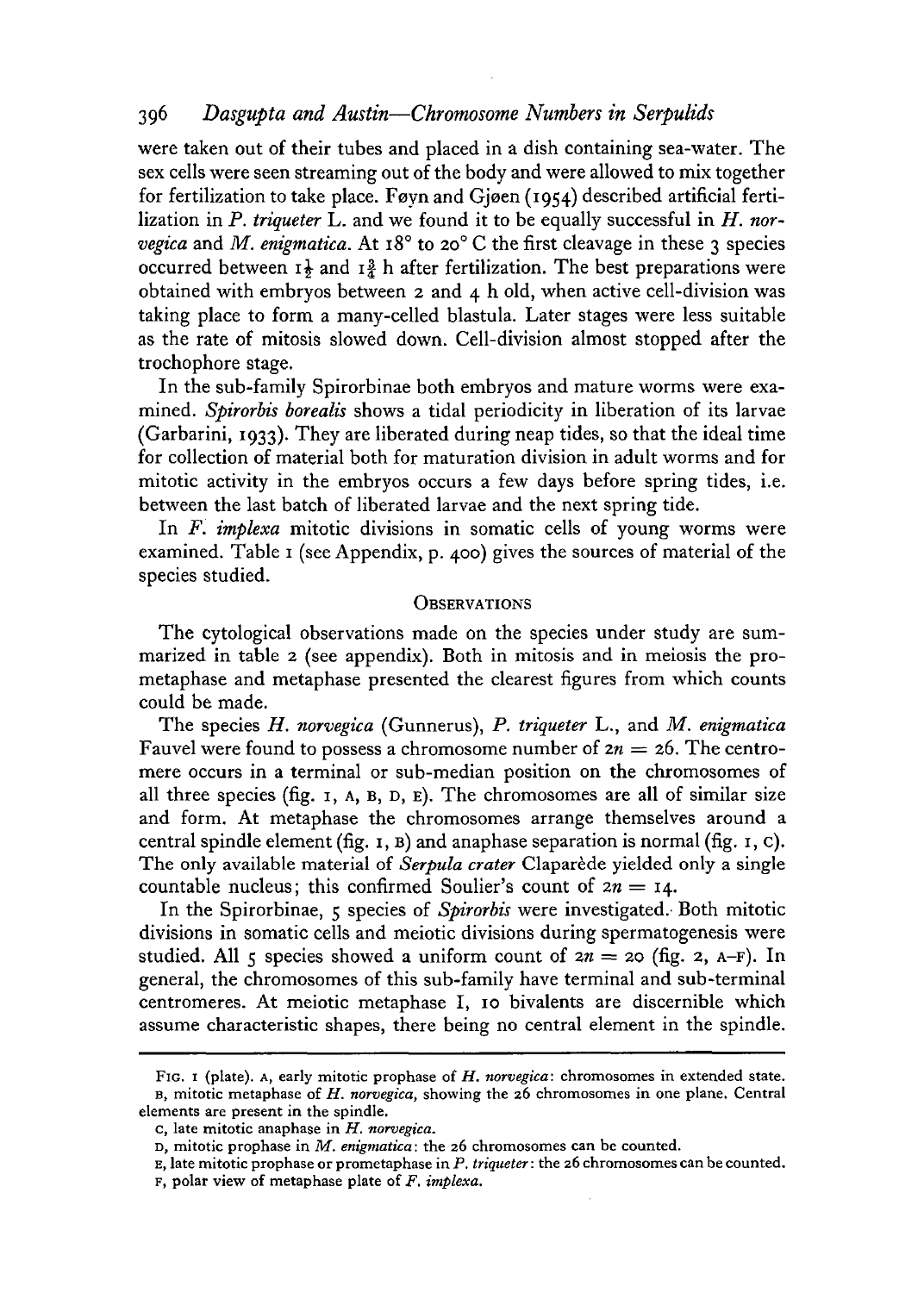

FIG. 1 S. DASGUPTA *and* A. P. AUSTIN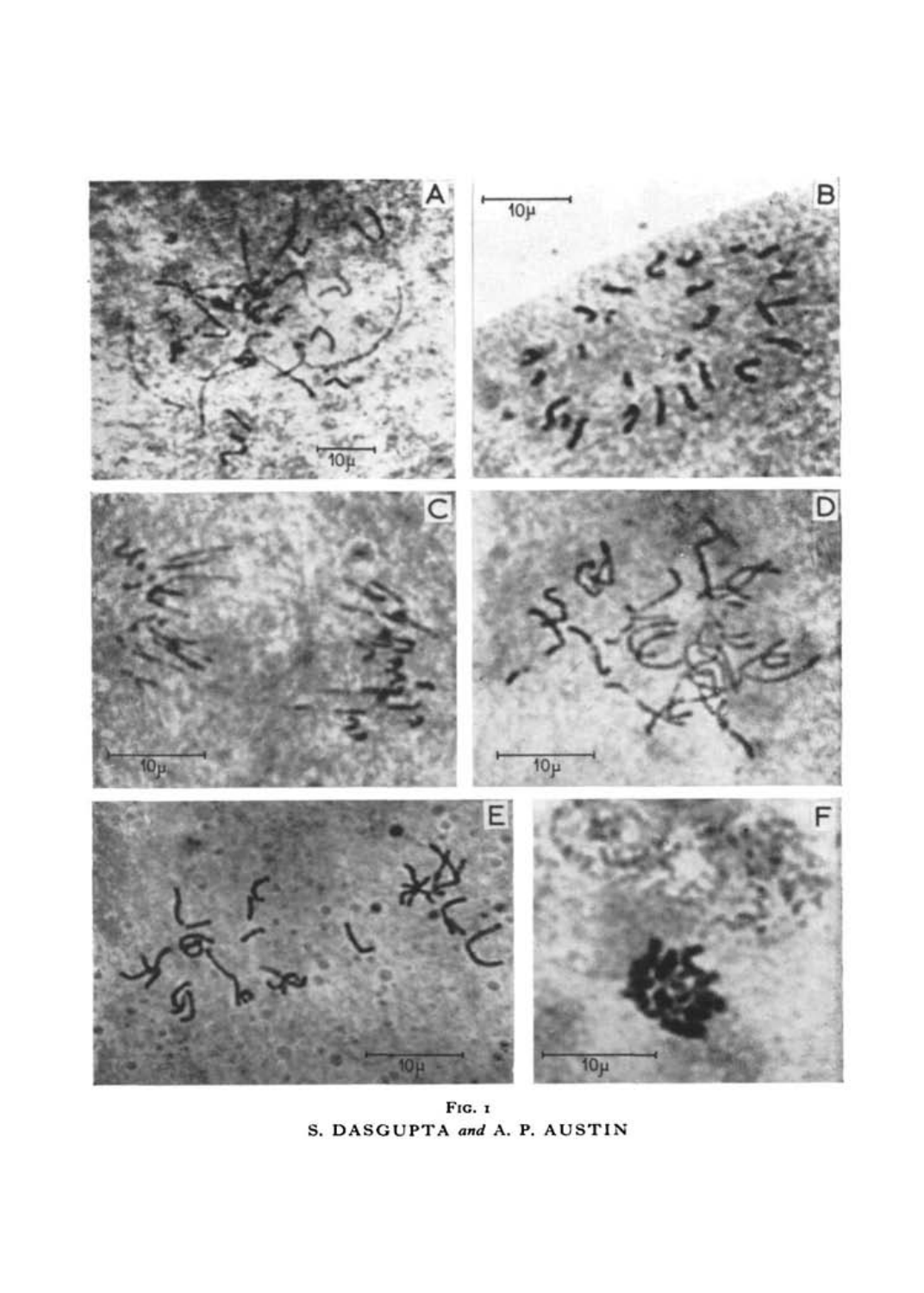

**FIG. 2 S. DASGUPTA and A. P. AUSTIN**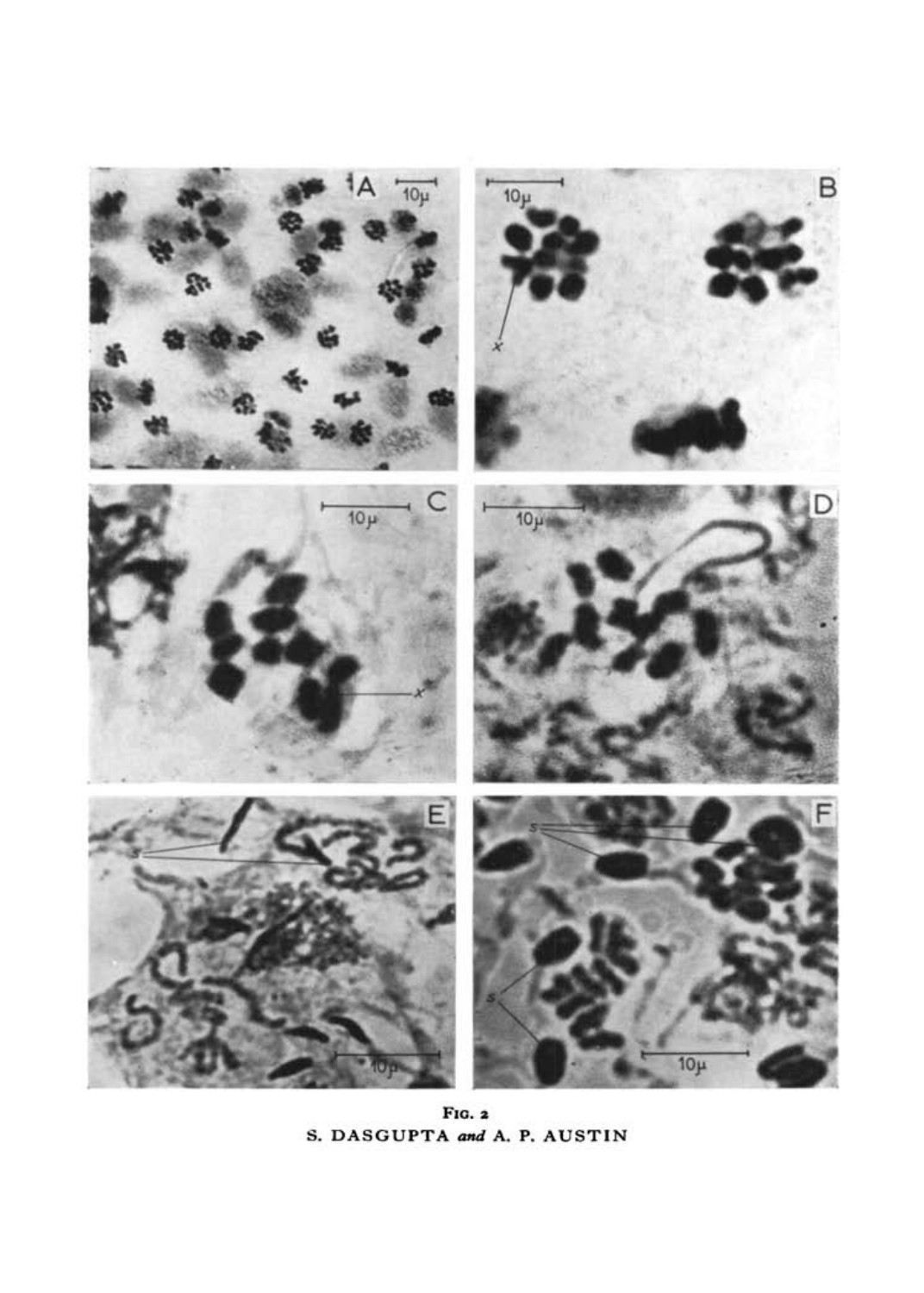A possible hybrid between *S. borealis* and *S. corallinae* has been reported by de Silva (i960).

At metaphase II the chromosomes are highly contracted and dot-like. In *S. borealis* (fig. 2, B) and *S. corallinae* (fig. 2, c) one of the chromosomes (marked with an *X)* is larger than the rest, while in the other species they are all of about the same size (fig. 2, D-F). The nucleolus could be demonstrated only in *S. tridentatus.* It disappeared in early prophase (fig. 2, E).

In *F. implexa* (figs. 1, F; 3) the chromosome number is 20. Ten distinct bivalents can be seen during meiosis in both spermatogenesis and oogenesis. Chromosome size and position of centromere are similar to those found in the Spirorbinae.

### **DISCUSSION**

The family Serpulidae has three sub-families: the Serpulinae, Spirorbinae, and Filograninae. While the Spirorbinae and Filograninae are hermaphrodites, P. triqueter (Føyn and Gjøen, 1954) and *H. norvegica* (Ranzoli, 1954) of the Serpulinae are protandrous hermaphrodites. The chromosome numbers in this family are as follows:

*(a)* Serpulinae

| H. norvegica (Gunnerus)       | $2n = 26$ |
|-------------------------------|-----------|
| M. enigmatica Fauvel          | $2n = 26$ |
| P. triqueter L.               | $2n = 26$ |
| Serpula crater Claparède      | $2n = 14$ |
| (b) Spirorbinae               |           |
| Spirorbis borealis Daudin     | $2n = 20$ |
| S. corallinae de Silva (1960) | $2n = 20$ |
| S. tridentatus Levinsen       | $2n = 20$ |
| S. pagenstecheri Quatrefages  | $2n = 20$ |
| S. spirillum L.               | $2n = 20$ |
| $(c)$ Filograninae            |           |
| <i>F. implexa</i> (Berkeley)  | $2n = 20$ |

The occurrence of  $2n = 14$  in *Serpula crater* and  $2n = 26$  in the other three species suggests that polyploidy may have played a part in the evolution of some of the species of the Serpulinae (fig. 4). If in this way the original

FIG. 2 (plate). A, synchronous division (meiotic metaphase II) of groups of nuclei in testes of *Spirorbis borealis.*

B, meiotic metaphase II in testes of *S. borealis:* 10 bivalents can be counted, including one dot and one large chromosome (marked *X).*

c, D, E, meiotic metaphase I of *S. corallinae, S. pagenstecheri,* and *S. tridentatus,* to show 10 bivalents in each case. In *S. corallinae* (C) the large chromosome is marked ^L. Many sperm heads can be seen in E. s, sperm heads.

F, meiotic prophase I of *S. spirillum.* The chromosomes are extended and the developing sperm can be seen, *s,* sperm heads.

<sup>2421.4</sup> D d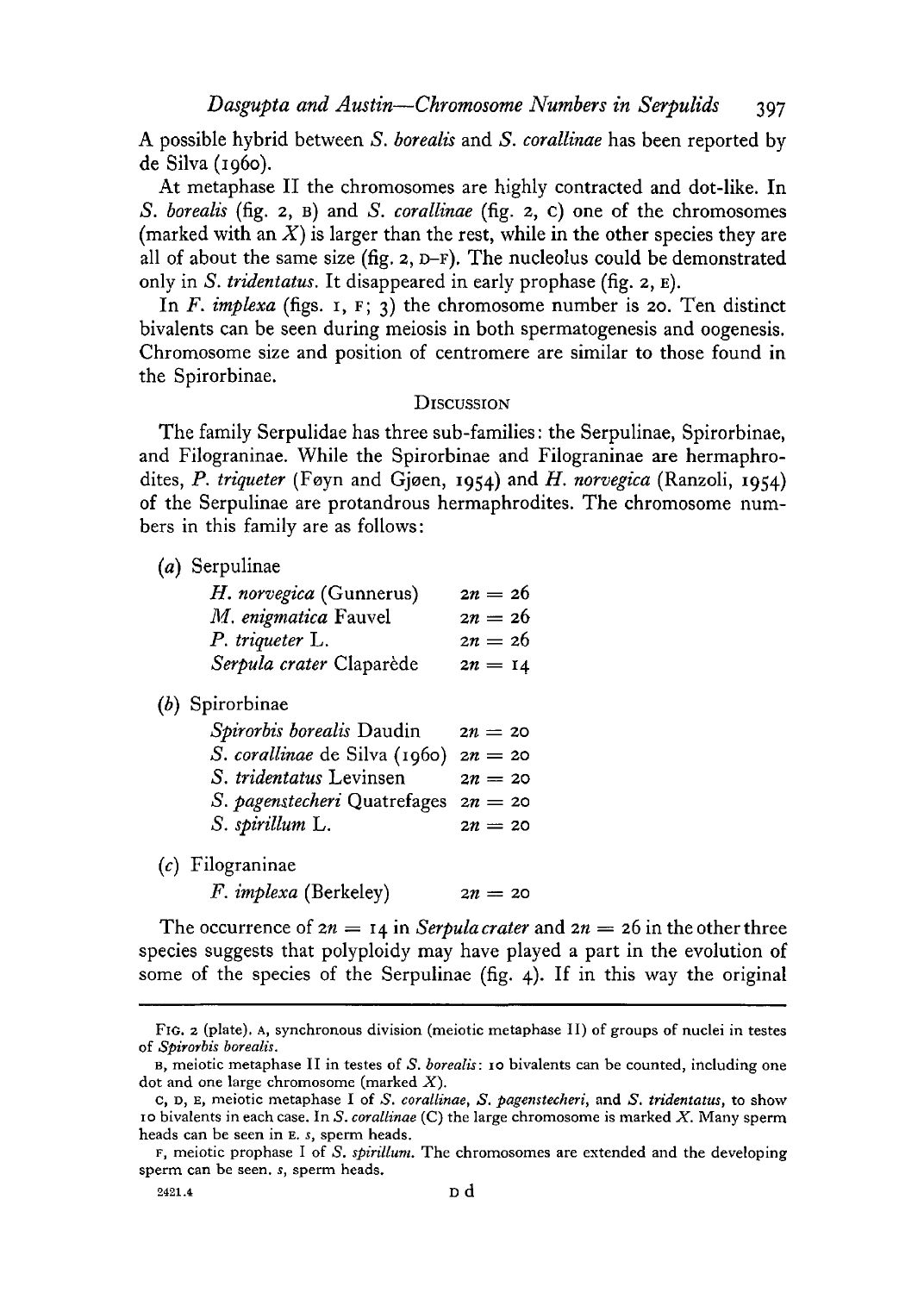

FIG. 3. Mitotic metaphase in *F. implexa,* showing 20 chromosomes of considerably differing sizes.



FIG. 4. Diagram showing the possible mode of evolution of chromosome number in the family Serpulidae.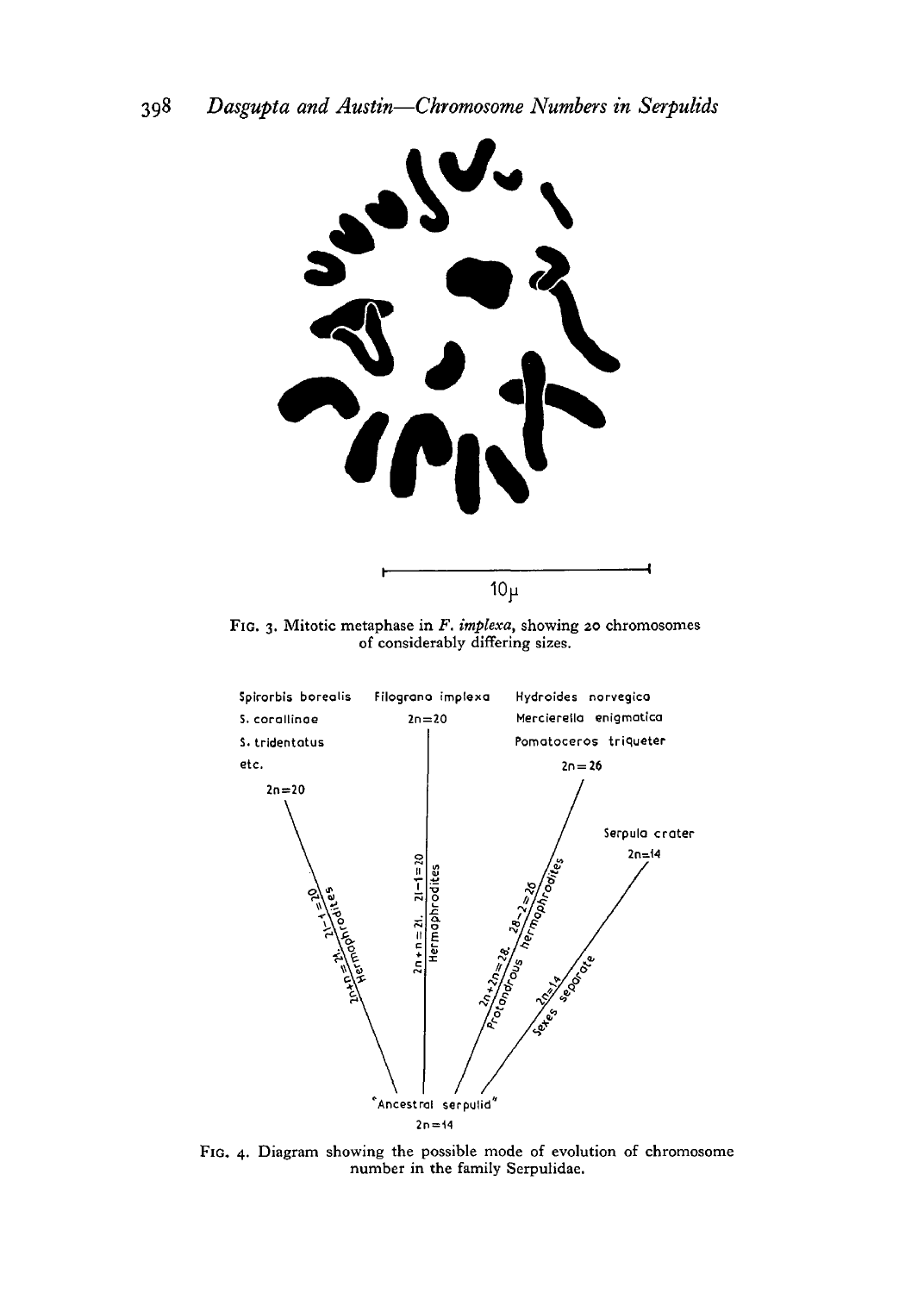## *Dasgupta and Austin—Chromosome Numbers in Serpulids* 399

number  $2n = 14$  was doubled to  $2n = 28$ , then, by the loss of a pair of chromosomes in the course of evolution, the count found in *Hydroides, Mercierella,* and *Pomatoceros* of  $2n = 26$  could have been arrived at. If we take a form with  $2n = 14$  as the 'ancestral serpulid', the families Filograninae and Spirorbinae could be considered as  $2n+n-1 = 20$ , with the loss of a single chromosome taking place in the course of evolution of the group. The assumption that one chromosome from the haploid constituent is lost is supported in the sub-group Serpulinae, where two may have been lost (see fig. 4).

We are grateful to Dr. D. J. Crisp for his ready encouragement, to Dr. C. Burdon-Jones for supplying specimens of *F. implexa,* and to Dr. T. B. Reynoldson and Dr. D. H. Stone for valuable criticism.

### **REFERENCES**

- AUSTIN, A. P., 1959. 'Iron-alum aceto-carmine staining for chromosomes and other anatomical features of Rhodophyceae'. Stain Tech., 34, 2. 69.
- 

BELLING, J., 1926. 'The iron-aceto-carmine method of fixing and staining chromosomes.'<br>Biol. Bull., 50, 160.<br>DEHORNE, A., 1911. 'Recherches sur la division de la cellule. II. Homéotypie et hétérotypie<br>chez les annélides p

FOYN, B., and GjOEN, I., 1954. 'Studies on the serpulid *Pomatoceros triqueter* L.' Nytt. Mag.

GARBARINI, P., 1933. 'Rythme d'émission des larves chez Spirorbis borealis Daudin.'<br>Société de Biologie, 1, 1204.

GODWARD, M. B. E., 1948. 'The iron alum acetocarmine method for algae.' Nature, 161, 203. Kostavaccki, K., 1999. 'Einleitung der künstlichen Parthenogenese bei Aricia.' Bull. Intern.<br>Acad. Sci. Cracowie. 2. 238.

MEAD, A. D., 1898. 'The origin and behavior of the centrosomes in the annelid egg.' J. Morph.,  $\mathbf{14.} 181.$ 

**14,** 181. MULDAL, S., 1949. 'Cytology as a factor in lumbricid taxonomy.' Proc. Linn. Soc. Lond.,

**161,** 116. RANZOLI, F., 1954. 'L'inversione sessuale nel Polichete *Hydroides norvegica.'* Bull. Zool., 21,

Scorr, J. W., 1906. 'Morphology of the parthenogenetic development of *Amphitrite*.' J. exp.<br>Zool., 3, 49.

SILVA, P. H. D. H. DE, 1960. In press (personal communication).<br>SOULIER, A., 1906. 'La fécondation chez la serpule.' Arch. Zool. exp. gén., 4, 5.<br>WHITE, M. J. D., 1940. 'Polyploidy in methods of species formation in oligoc hirudines.' Nature, **146,** 132.